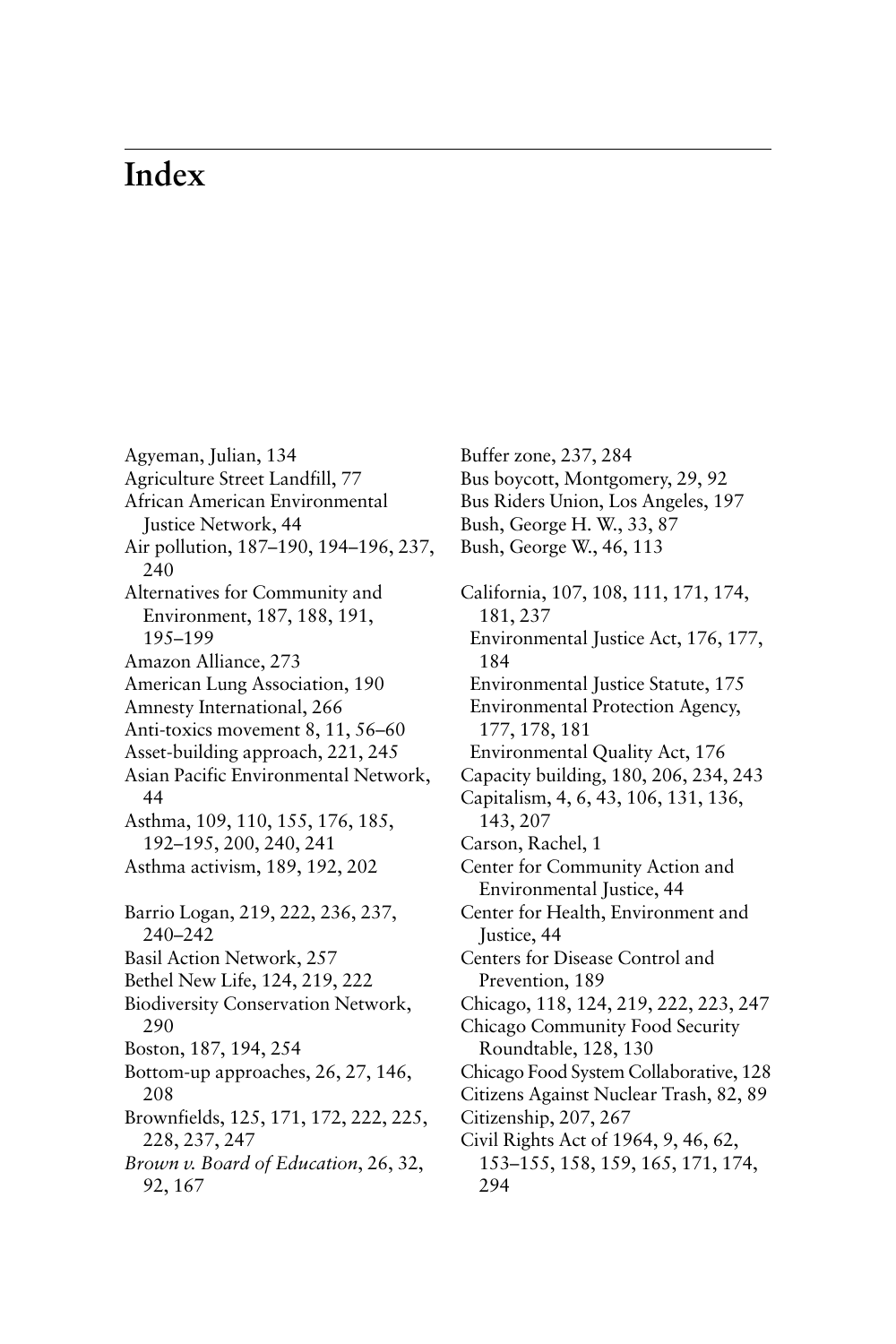Civil rights movement, 15, 19, 26, 29, 40, 42, 52, 85, 91, 92, 96, 258, 260 Civil rights organizations, 24, 29 Clean Air Act, 160, 190, 266 Clean Water Act, 160, 266 Clinton, William J., 33, 45, 46, 84, 154, 159 Collaborative environmental management, 146, 147 Collaborative model, 128, 221, 242 Common pool resources, 137 Communities United for Responsible Energy, 104, 109–114 Community-based organizations, 60, 63, 96, 171 Congress of Racial Equality, 24, 26 Congressional Black Caucus, 86 Consejo Nacional de Areas Protegidas, 284 Consensus building, 239, 242, 245 Conservation, 278, 281, 291, 292 Contaminated communities, 68, 70 Costa Rica, 274, 275 Critical legal theory, 51 Critical race theory, 51 Davis, Gray, 176, 177 Deforestation, 288 Democracy, 212–214, 260 Democratic process, 205–208, 216 Demonstration projects, 228 Department of Housing and Urban Development, US, 85, 88, 165, 189, 246 Desire Community Housing Corporation, 85 Direct action, 25, 26, 31, 64 Disparate impact, 156, 158 Dispute resolution, 229, 245 Draft Recipient Guidance, 165, 166 Du Bois, W. E. B., 94, 98 Durban Community Environmental Alliance, 259 Earthlife International Environmental Conference, 259

Economic development, 11, 223, 228, 268 Ecosystems, 117, 123, 131, 138, 265, 272, 277 Empowerment zones, 165 Energy activism, 101, 112 Energy crisis, 108, 111 Energy deregulation, 101, 102, 106–111 Energy policy, 103 Energy regulation, 103, 235 Environmental Defense, 162 Environmental degradation, 4–7, 280, 281, 289 Environmental Health Coalition, 219, 236, 237 Environmental injustice, 77, 93, 176, 218, 273, 278 Environmentalism, 3, 37, 39, 212, 213 Environmentalists, professional, 55, 56, 63, 65, 71, 72 Environmental justice, 2, 4, 32, 34, 41, 109, 118, 131, 134, 171–176, 181, 201, 225, 244, 254, 255, 263, 282, 289, 293 movement, 2–7, 11–14, 19, 57, 91, 93, 96, 206, 209, 211, 222, 247, 253, 258, 260, 278, 293 principles, 49, 135, 139, 150, 165, 255 Environmental Justice Working Group, 178 Environmental Justice Resource Center, 44 Environmental movement, 3, 11, 211, 213, 257 Environmental organizations, 13 Environmental policy, 9, 10, 58 Environmental Policy Institute, 58 Environmental Protection Agency, US, 9, 33, 84, 86, 87, 90, 153, 154, 158, 190, 225, 238, 246, 249 Office of Civil Rights, 158 Office of Environmental Justice, 45, 244 Environmental racism, 6, 8, 17, 37, 39, 40, 43, 48, 84, 109–111, 131, 149, 226, 260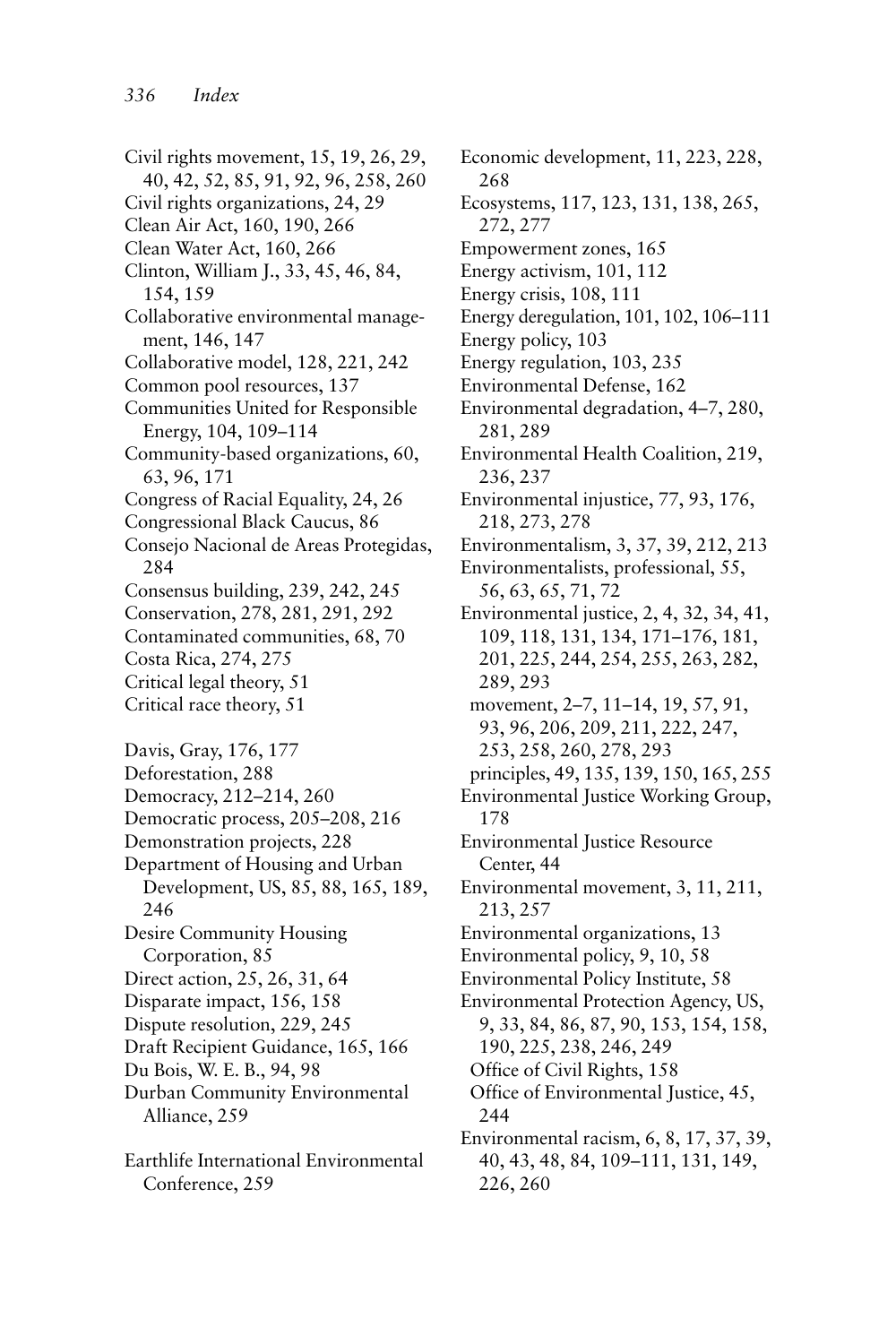Equity paradigm, 134 Executive Order 12898, 33, 45, 84, 89, 154, 189, 247 Farms, 119, 124–126 Farm workers, 119, 120, 256, 288 Farmworkers Network for Economic and Environmental Justice, 44 First National People of Color Environmental Leadership Summit, 26, 28, 33, 35, 42, 46, 47, 96 Ford Foundation, 96, 109 Frames Climate Justice, 34 Environmental Justice, 37, 47, 52, 80, 198, 200 Collective Action, 37, 38, 39, 40, 49, 79, 186 Friends of the Earth, 256, 257 Gentrification, 244 Global Anti-Incinerator Alliance, 257 Global climate, 6, 234 Global food system, 118 Globalization, 10, 48, 97, 136, 137, 251, 260, 274, 295 Global movement, 43, 50, 98, 101, 148, 257, 263, 273, 283, 293, 299 Global Response, 265–272 Global warming, 234, 235 Greenpeace, 83, 254, 257 groundWork USA, 256, 257, 260, 262 Growth, limits to, 2, 19, 279 Guha, Rama, 131 Habermas, Jürgen, 205–207 Hazardous waste, 6, 66, 259 Housing Authority, New Orleans, 85, 88 Immigrants, 64, 122, 123, 256 Indian Recognition Act, 142 Indigenous Environmental Network, 44, 104 Indigenous peoples, 119, 140, 147, 206, 265, 267, 274, 278, 279, 284

Inequality environmental, 2, 6, 12, 17, 192, 201, 295, 296 health, 2, 199, 201, 203 social, 3, 16, 60, 106, 189, 192, 200, 203, 282 Integrated Conservation and Development Projects, 281, 290, 291 Interagency Working Group on Environmental Justice, 220, 227, 247 International Labor Organization's 169 Convention, 269 International letter writing, 266, 273, 296 International Monetary Fund, 296 Intertribal Council on Utility Policy, 219, 232, 236 Izaak Walton League, 58 Kalan, Heeten, 253 King, Martin Luther, Jr., 33 Kyoto Protocal, 101, 113, 235 Litigation, 61, 63, 231, 271 Lobbying, 67, 271 Local knowledge, 138 Local organizing, 9, 19, 27, 28, 50, 82, 101, 103, 121, 126, 127, 145, 147, 164, 190, 193, 200, 209, 214, 229, 260, 273, 283, 294, 295, 298 Louisiana, 77, 83, 105, 274 Love Canal, 7, 55, 59, 68 Malcolm X, 33 Mandela, Nelson, 259 Marx, Karl, 136, 143 Maya Biosphere Reserve, 283, 285, 288 Massachusetts Environmental Policy Act, 181 Massachusetts Bay Transit Authority, 194 Master Plating, 236, 241, 243, 248 Metropolitan Transit Authority, New York, 194 Mexico, 132, 137, 150, 165, 176, 267, 289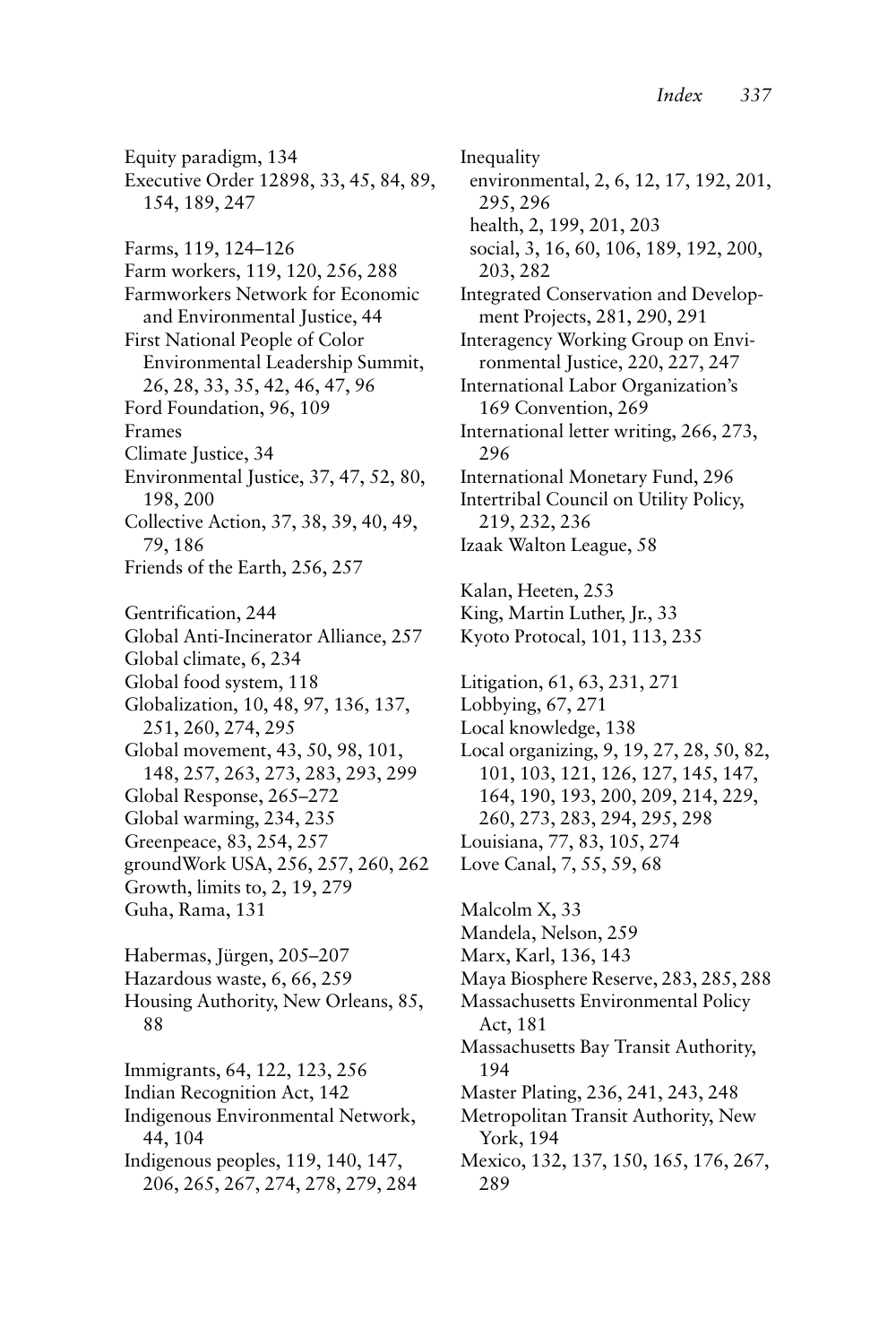Migration, 283 Morland, Kimberly 120 Multiple-use zone, 284 National Association for the Advancement of Colored People, 24, 26, 84 National Audubon Society, 55, 58 National Black Environmental Resource Center, 44 National Environmental Justice Advisory Council, 33, 45 National Toxics Campaign Fund, 254 National Wildlife Federation, 58, 59, 210, 215 Neighborhoods, 2, 87, 188, 194, 198, 260 Networks, 210, 221, 256, 267, 273, 293, 296 New Jersey Department of Environmental Protection, 155, 157 New York City, 104, 109–112 New York Power Authority, 109–112 New York State, 108, 174, 194 Non-governmental organizations, 125, 128, 147, 256, 260, 268, 269, 272, 294 Non-profit organizations, 126 Northeast Environmental Justice Network, 44 Nuclear Information Research Service, 83 Nuclear power, 103 Nuclear Regulatory Commission, 9, 83, 84 Nuclear waste, 77, 118 Occupational justice, 106 Office of Environmental Equity, 33 Oligarchy, 212, 213 Ozone depletion, 6, 58 Participatory research, 72–75, 274 Participatory structure, 206, 208 Peace Corps, 123 Pellow, David, 91, 113, 192, 246, 253,

265

Peek, Bobby, 259 People of color environmental groups, 212 People of Color Environmental Movement, 8 Pesticides, 120 *Plessy v. Ferguson*, 32 Policy Research Action Group, 128 Post-industrialism, 103, 105, 106, 132 Power plants, 108–112, 184 Poverty, 280, 281 Project Underground, 268 Protest, 77–79, 84, 88, 211, 224, 271 Public health, 39, 62, 127, 185, 186, 190–193, 200, 203, 204, 245, 294 Public Service Commission, New York, 108 Pulido, Laura, 192 Rainforest Action Network, 269 Reagan administration, 87 ReGenesis Revitalization Project, 225, 230, 246 Relocation, 286, 287 Resource Conservation and Recovery Act, 160 RIO and RIO+10 conferences, 272 Risk, 5, 60, 62, 63, 74, 127, 137, 195 Risk society, 7, 19 Roxbury Environmental Empowerment Project, 195, 196 San Diego, 219, 238 Sasol Corporation, 260 Second National People of Color Environmental Leadership Summit, 16, 45, 96 Self-governance, 139–142 Self-determination, 139, 144, 145 Sierra Club, 55, 58, 65–67, 84, 159, 162, 210, 215 Silicon Valley Toxics Coalition, 106 Skocpol, Theda, 208, 209, 213 Spatial privilege, 132 Social capital, 221, 222, 236, 242, 295